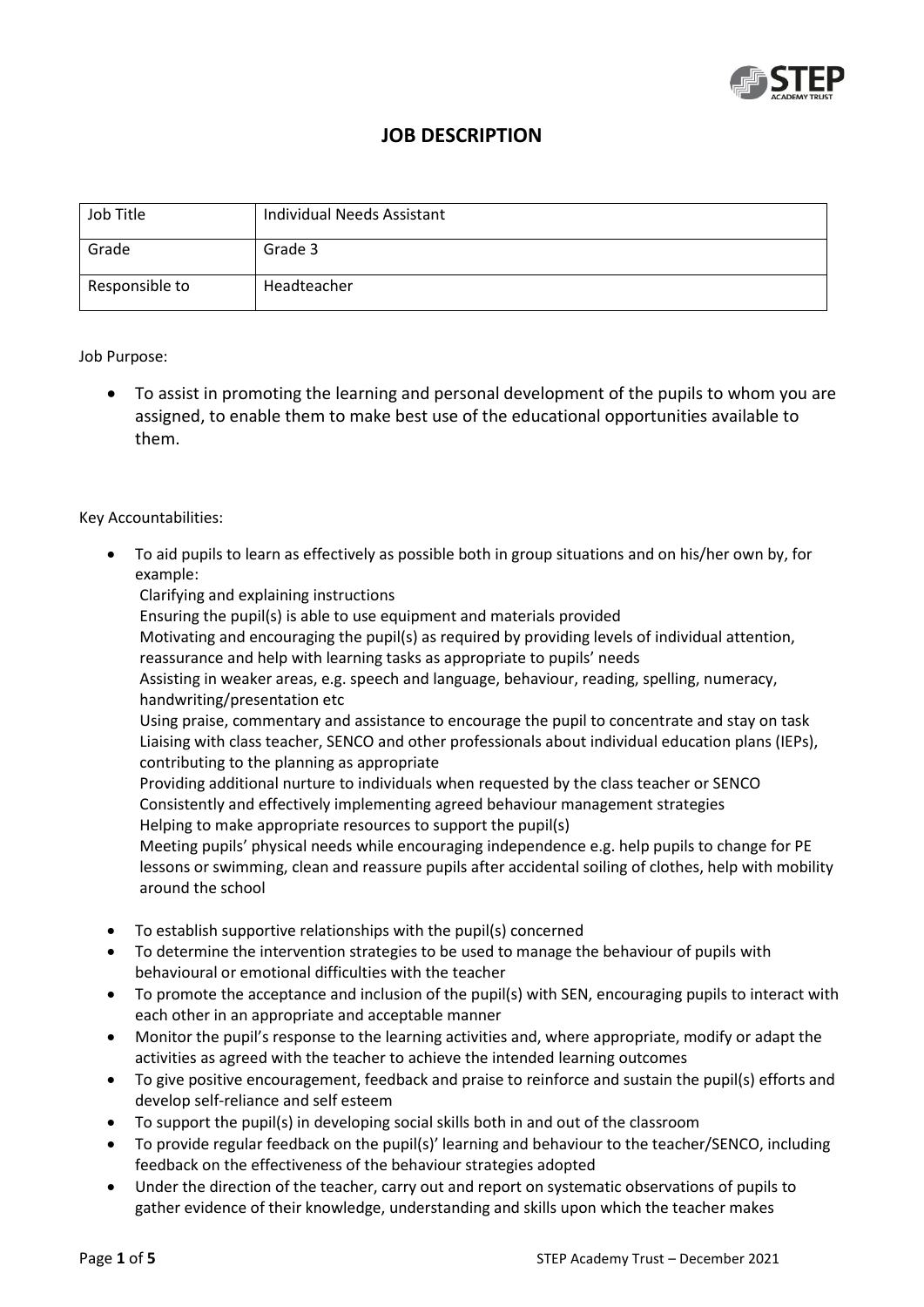judgements about their stage of development

- When working with a group of pupils, understand and use group dynamics to promote group effectiveness and support group and individual performance
- To use the school's system for recording progress
- Where appropriate, to know and apply positive handling techniques
- To prepare work and activities in advance of the lesson (within employed hours) e.g. operating AVA equipment as required i.e. photocopier, laminator, making books, labels, signs and undertaking practical tasks to maintain a good standard of classroom appearance.
- To know and apply school policies on Child Protection, Health and Safety, Behaviour, Teaching and Learning, Equal Opportunities etc
- Where appropriate to develop a relationship to foster links between home and school, and to keep the school informed of relevant information
- To be aware of confidential issues linked to home/pupil/teacher/school
- To contribute towards reviews of pupil(s)' progress as appropriate
- To comply with legal and organisational requirements for maintaining the health, safety and security of yourself and others in the learning environment
- To take part in training activities offered by the school to further knowledge (within employed hours)
- To be willing to support playground/break time supervision e.g. educational games
- To carry out the above duties in accordance with the Children's Services Department's Equal Opportunities Policy

#### Safeguarding commitment

STEP Academy Trust is committed to safeguarding and promoting the welfare of children and young people and expects all staff and volunteers to share this commitment. An enhanced DBS check is required for this post.

#### Personal Development

Maintain a commitment to your own professional development. Be aware of changing employment legislation, new developments and innovations through the use of publications, internet and other resources. Stay informed about relevant changes and emerging themes within the sector.

#### Commitment to Equality and anti-racism

STEP Academy Trust has a strong commitment to achieving equality of opportunity in its services to the community and in the employment of people. It expects all employeesto understand, comply with and to promote its policies in their own work, to undertake any appropriate training and to challenge racism, prejudice and discrimination.

#### Commitment to Diversity

Take individual and collective professional responsibility for championing the Trust's anti-racism agenda and proactively implementing initiatives which secure equality of access and outcomes. Also to commit to continually developing personal understanding of diversity.

#### Green Statement

Seek opportunities for contributing to sustainable development of the Trust, in accordance with the Trust's Green Commitment. In particular, demonstrate good environmental practice such as energy efficiency, use of sustainable materials, sustainable transport, recycling and waste reduction.

#### Data Protection

To be aware of the Trust's responsibilities under the Data Protection Act 2018 and GDPR and ensure compliance.

#### Confidentiality

You are expected to treat all information acquired through your employment, both formally and informally, in strict confidence.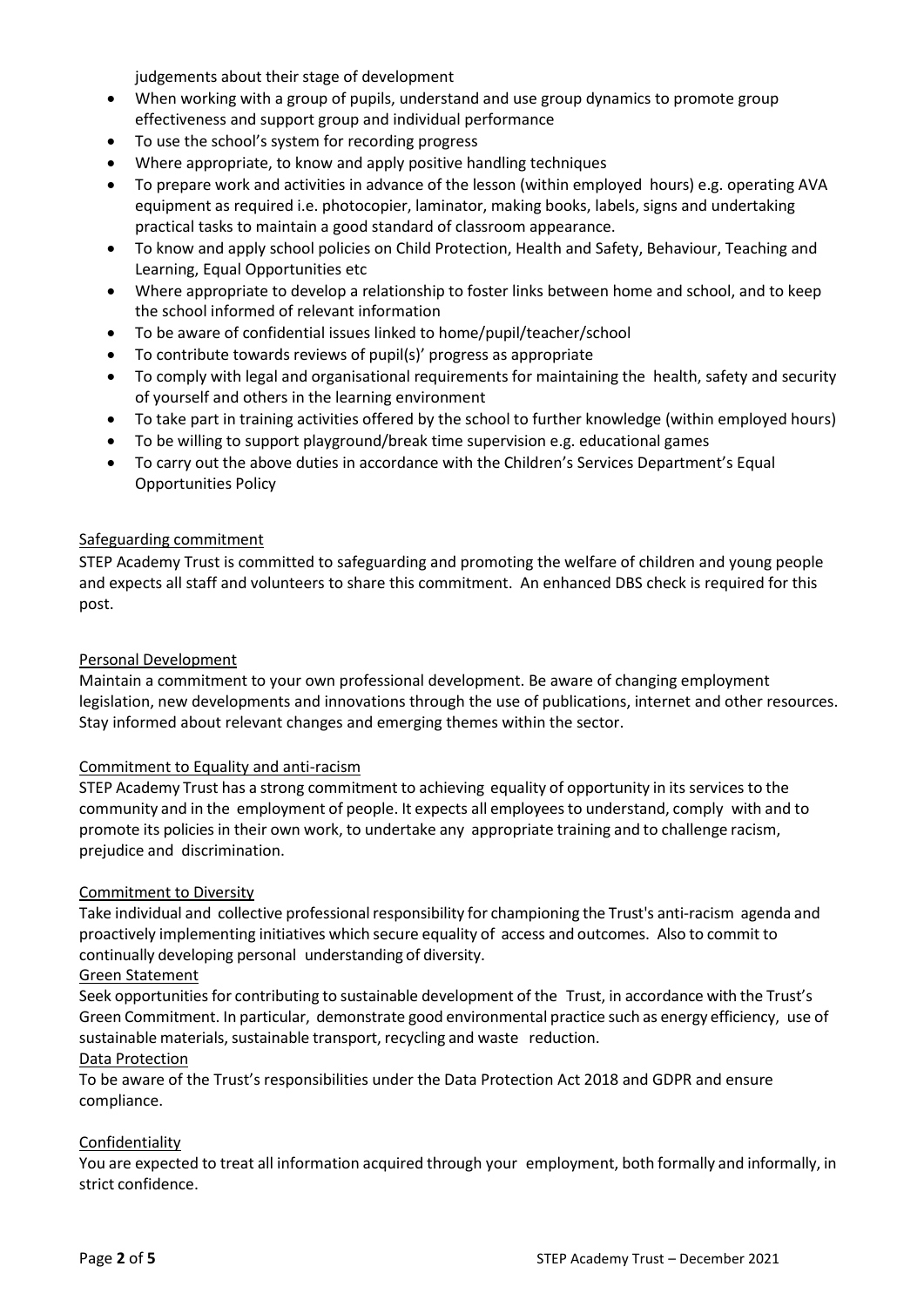#### Health & Safety

Every employee is responsible for their own Health & Safety, as well as that of colleagues, service users and the public. Employees should co-operate with management, follow established systems of work, use protective equipment where necessary and report defectives and hazards to management.

The post holder may be required to perform other than these duties given in the job description. The particular duties and responsibilities attached to posts may vary from time to time without changing the general character of the duties or the level of responsibility. The job description is not a comprehensive statement of duties but sets out the main expectations of the Trust.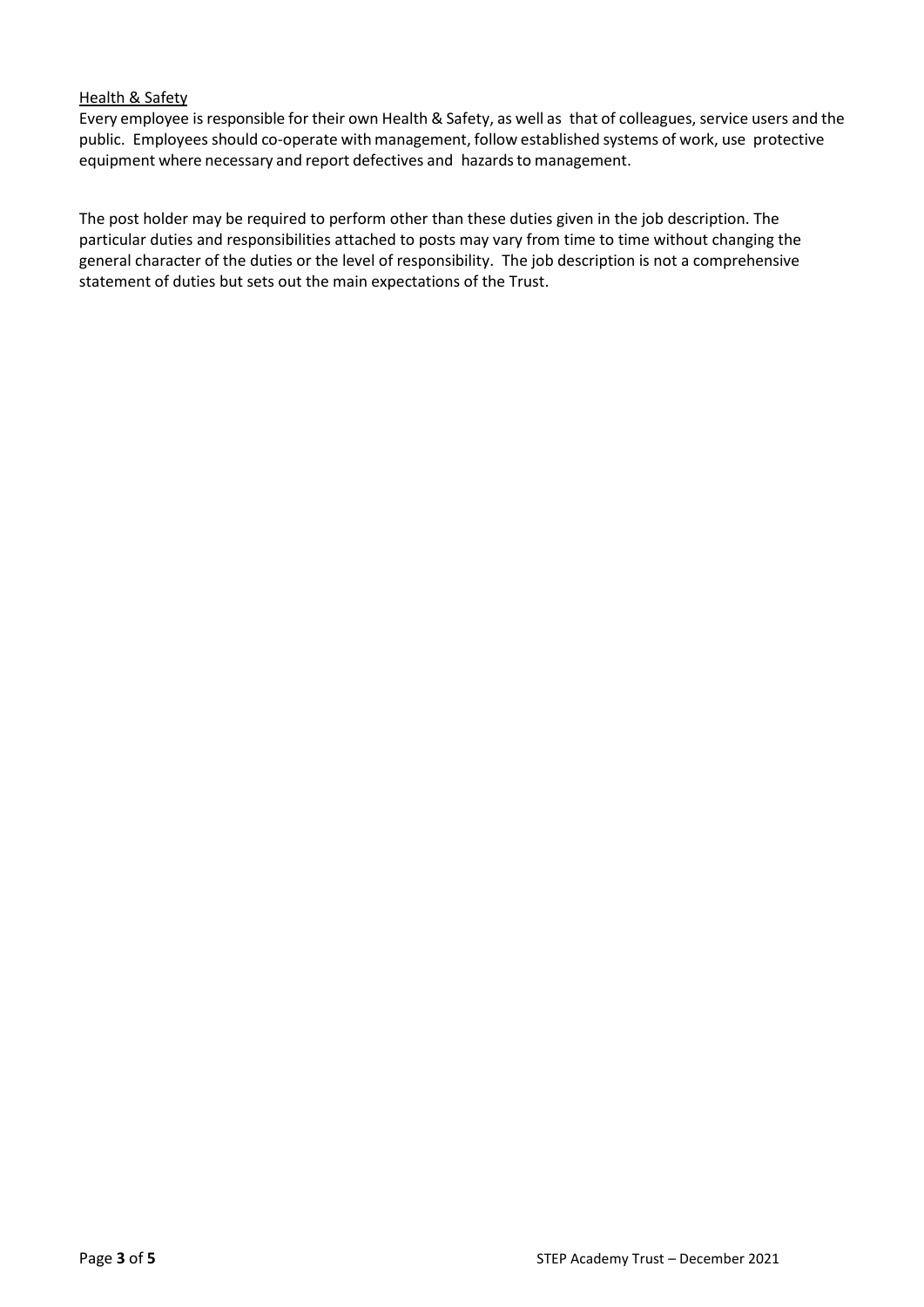

# **PERSON SPECIFICATION**

### **Job Title: Individual Needs Assistant**

| Category                       | Essential                                                                                                                                                                       | Desirable | Assessed by:<br>Application | Assessed by:<br>Interview | Assessed<br>by: Task |
|--------------------------------|---------------------------------------------------------------------------------------------------------------------------------------------------------------------------------|-----------|-----------------------------|---------------------------|----------------------|
| Qualifications &<br>Experience |                                                                                                                                                                                 |           |                             |                           |                      |
|                                | Working with or caring for<br>pupils of relevant age                                                                                                                            |           | $\ensuremath{\mathsf{V}}$   | $\sqrt{ }$                |                      |
| Knowledge &<br>Understanding   |                                                                                                                                                                                 |           |                             |                           |                      |
|                                | Previous experience                                                                                                                                                             |           | $\sqrt{ }$                  | $\sqrt{ }$                |                      |
|                                | Understanding of relevant<br>policies/codes of practice<br>and awareness of relevant<br>legislation                                                                             |           | $\sqrt{ }$                  | $\sqrt{ }$                |                      |
|                                | Understanding and<br>adhering to the academy's<br>policies on child protection<br>and safeguarding                                                                              |           | $\sqrt{ }$                  | $\sqrt{ }$                |                      |
|                                | Commitment to and<br>understanding of Equal<br>Opportunities                                                                                                                    |           | $\sqrt{ }$                  | $\sqrt{ }$                |                      |
|                                | Knowledge of SEN Code of<br>Practice                                                                                                                                            |           | $\sqrt{ }$                  | $\sqrt{ }$                |                      |
| <b>Skills &amp; Abilities</b>  |                                                                                                                                                                                 |           |                             |                           |                      |
|                                | Good numeracy/literacy<br>skills and communication<br>skills                                                                                                                    |           | $\sqrt{ }$                  | $\sqrt{ }$                |                      |
|                                | Confidence in dealing with<br>young people, maintaining<br>discipline and motivation.<br>Ability to self-evaluate<br>learning needs and actively<br>seek learning opportunities |           | $\ensuremath{\mathsf{V}}$   | $\ensuremath{\mathsf{V}}$ |                      |
|                                | Ability to relate well to<br>pupils and adults                                                                                                                                  |           | $\sqrt{ }$                  | $\sqrt{ }$                |                      |